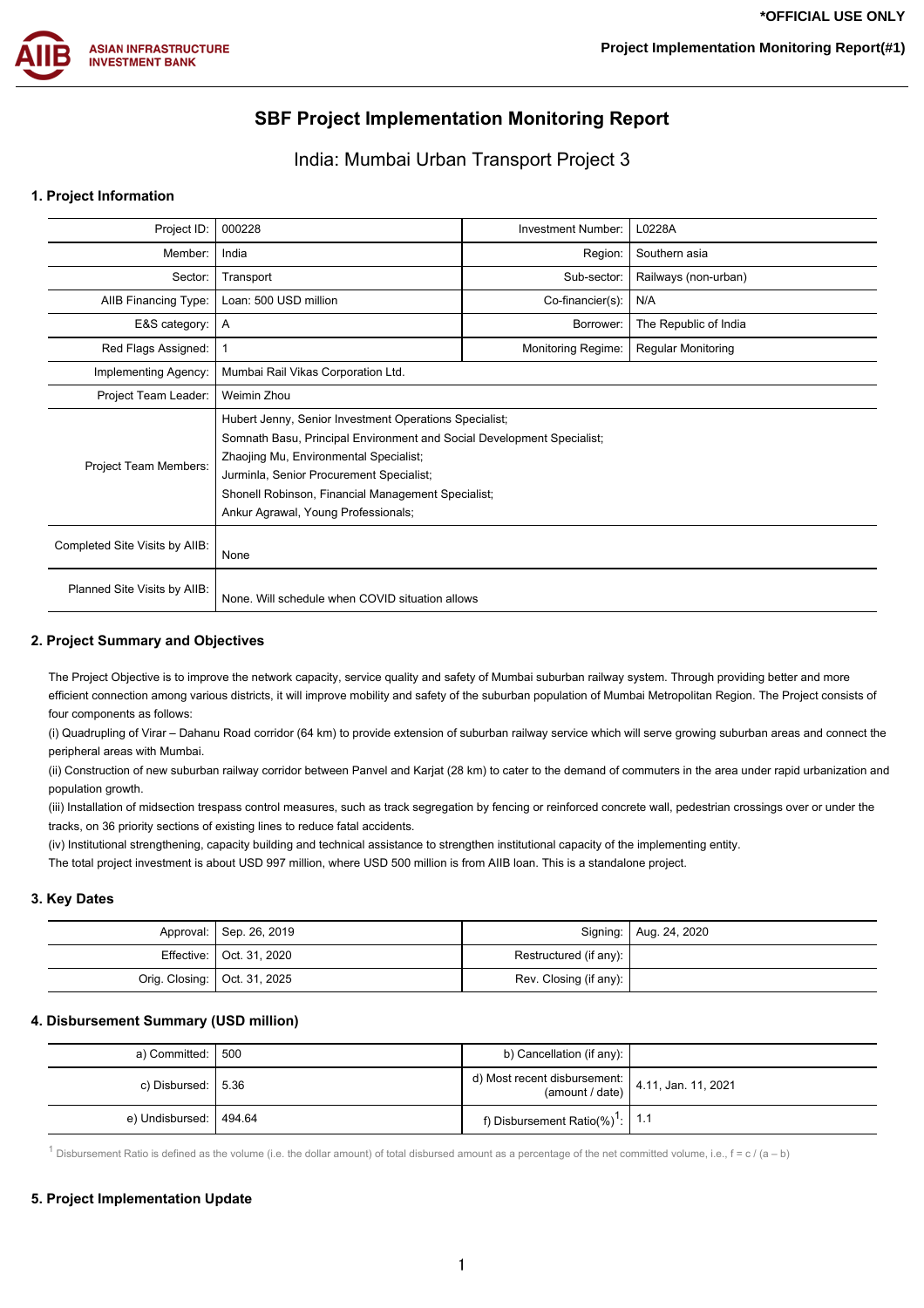## **Project Implementation Monitoring Report(#1)**



In general, the project is on track with the planned project implementation, but with some delays due to the COVID situation. Procurement of this project has been performed smoothly based on the procurement plan. There are total 56 contracts planned in the procurement plan. 25 contracts have been awarded, including 7 large civil works contracts with total contract values of USD 182 million. There have been substantial physical progress in the civil works of Component 3 - Midsection Trespass control. However, the physical progress on the civil works of Component 1 and Component 2 is limited due to the COVID situation. 18 contracts of consulting services have been awarded including the hiring of the General Consultant (GC), and GC is on board working with the Project Implementing Agency closely. The first disbursement of USD 4.1 million happened recently. It is planned in 2021, with the ease of the COVID situation, the physical progress will expedite and USD 73 million will be disbursed in 2021.

With the commencement of large civil works contracts soon in Component 1&2, some key actions from Environmental and Social aspects need to be implemented very quickly. These issues include finalising RP, delay in land acquisition, revision of the Dam safety report and noise/vibration study, mangrove compensatory restoration plan, etc.

The following reports are planned to be submitted to AIIB for M&E soon.

1) Project progress report (covering progresses before the end of December 2020, since this is the first report), is to be submitted by mid Feb 2021.

2) Un-audited financial report (covering progresses before the end of December 2020), is to be submitted by mid Feb 2021.

3) The 1st internal E&S report will be submitted by mid Feb 2021.

| <b>Components</b>                                                                                             | <b>Physical Progress</b>                                                                               | <b>Environmental &amp; Social Compliance</b>                                          | <b>Procureme</b><br>nt |
|---------------------------------------------------------------------------------------------------------------|--------------------------------------------------------------------------------------------------------|---------------------------------------------------------------------------------------|------------------------|
| Component 1: Quadrupling of Virar-Dhanu<br>Road Corridor [USD 511 million]                                    | 1 civil works contract was awarded, but with<br>limited physical progress due to COVID<br>situation    | RP needs to be finalised asap                                                         | No issue               |
| Component 2: New Suburban Railway<br>Corridor between Panvel and Karjat [USD 397<br>million]                  | 2 civil works contracts were awarded, but with<br>limited physical progress due to COVID<br>situation. | RP needs to be finalised asap                                                         | No issue               |
| Component 3: Midsection Trespass Control<br>[USD 79 million]                                                  | 4 contracts were awarded. All of them are<br>under implementation.                                     | The ES monitoring of ES compliance will be<br>documented by GC by the mid of Feb 2021 | No issue               |
| Component 4: Institutional Strengthening,<br>Capacity Building and Technical Assistance<br>[USD 8.75 million] | 18 contracts have been awarded and are under<br>implementation.                                        | N/A                                                                                   | No issue               |

#### Financial Management:

Currently FM system preforms well. The first un-audited financial report will be submitted by Feb 14, 2021. The task team will further assess the system based on the report.

#### **6. Status of the Grievance Redress Mechanism (GRM)**

A two-tier project level GRM has been established by MRVC. A government decree has been issued to define the detailed constitution and functionality of the GRM. Further, a separate GRM is being established for the workers to address workplace concerns, working conditions, occupational health and safety, code of conduct for workers (Gender-Based Violence in the workplace).

#### **7. Results Monitoring**

Since the project was declared effectiveness at the end of October 2020, the physical progress is limited. The update value of indicators will be collected at the end of 2021.

| <b>Project Objective Indicators</b>                                                   | Year          | Target | Actual | Others, if any |
|---------------------------------------------------------------------------------------|---------------|--------|--------|----------------|
| Average daily ridership - Virar-Dahanu Road<br>(number of passengers)                 | Dec. 31, 2020 | N/A    | N/A    |                |
| Average daily ridership - Panvel-Karjat Road<br>(number of passengers)                | Dec. 31, 2020 | N/A    | N/A    |                |
| Reduced Journey Time - Virar-Dahanu<br>Road (minutes)                                 | Dec. 31, 2020 | N/A    | N/A    |                |
| Reduced Journey Time - CSTM-Karjat<br>(minutes)                                       | Dec. 31, 2020 | N/A    | N/A    |                |
| Reduction in accidents caused by<br>trespassing in selected locations<br>(percentage) | Dec. 31, 2020 | N/A    | N/A    |                |

Baseline Year: Sep. 1, 2019 End Target Year: Oct. 31, 2025